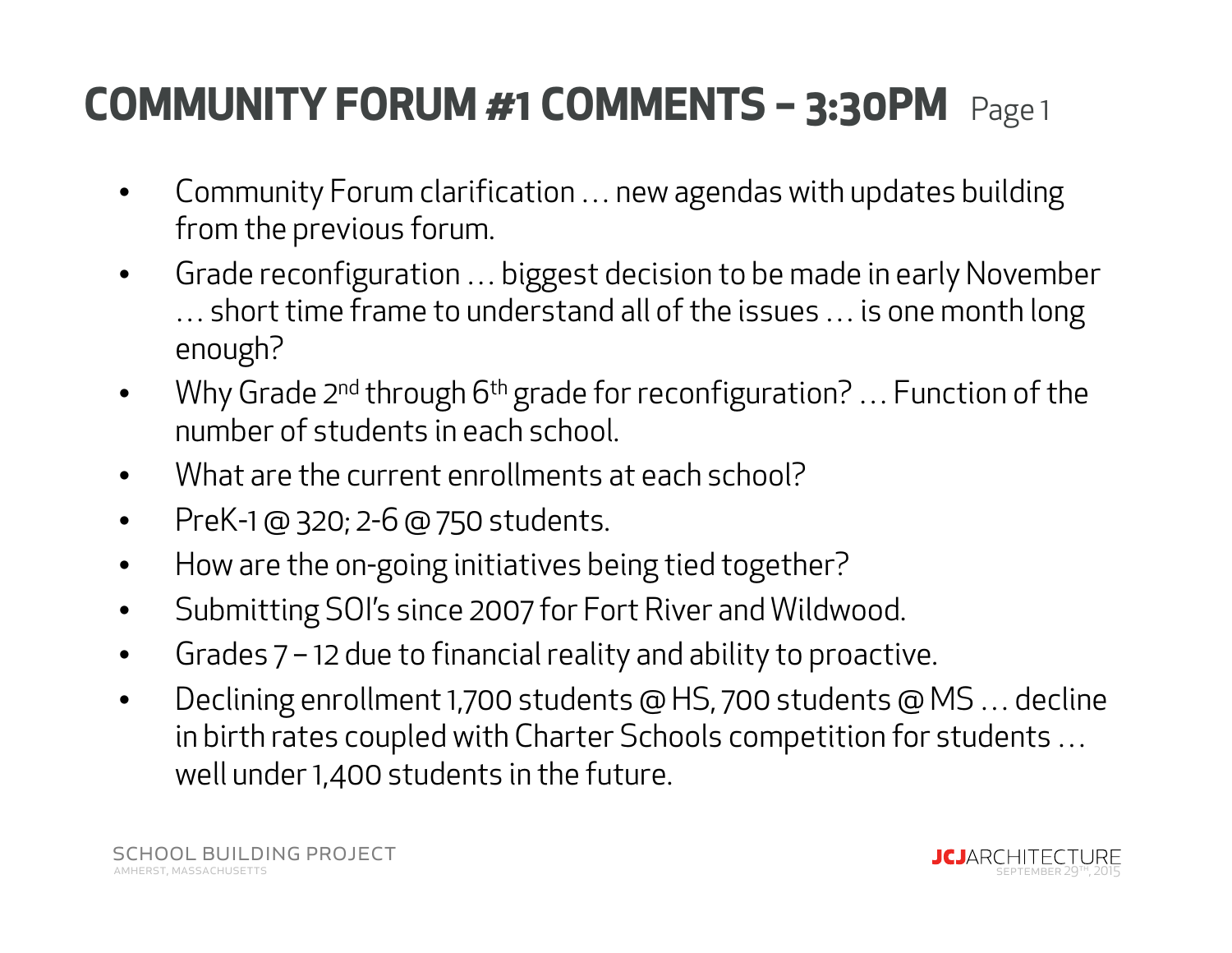- $\bullet$ Financial gap  $\dots$  do nothing = cuts totaling up to \$2.3M  $\dots$  impacts on course offerings.
- $\bullet$  Limited time frame for proactive decision making to preserve educational offerings.
- $\bullet$ Fort River and Wildwood do not lend themselves easily for renovation ..
- $\bullet$  We do not want a 750 student elementary school … if one site that serves Grades 2 through 6 … consider two separate schools within the same building … JCJ completed such a facility in Bridgeport, CT … JCJ will share possible options at future presentations.
- $\bullet$  First major building project since community awareness of financial challenges … opportunity to build a sustainable facility … LEED for Schools .. MSBA provides additional reimbursement for LEED-S Silver certification and higher.
- $\bullet$  Misread community educational goals … provide education of social justice … include in future public presentations … offer to assist with insight on facility design … future Visioning sessions will address social justice/awareness.

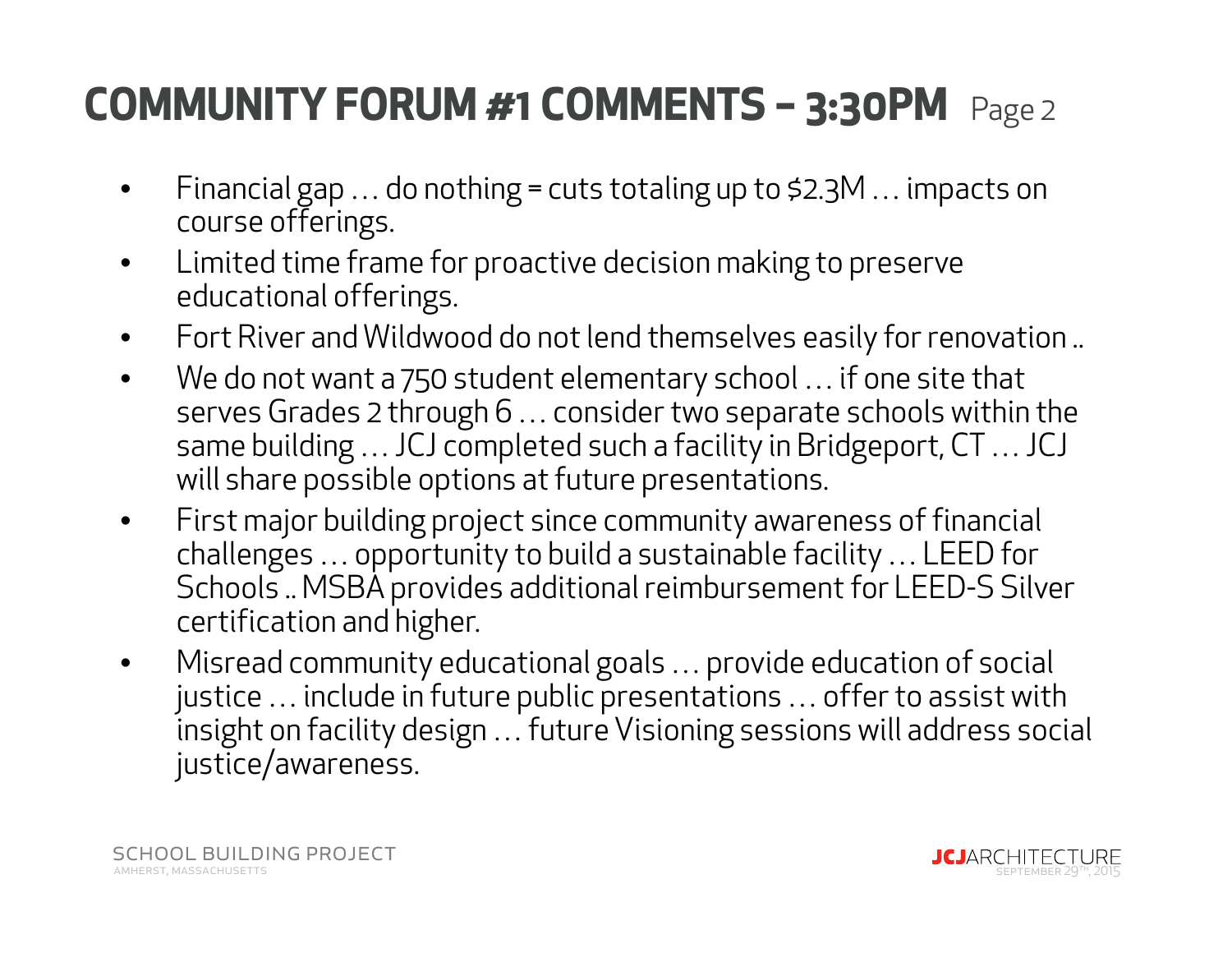- $\bullet$  Introduce gardening into the curriculum and integrate produce within the kitchen … grow food for demonstration station to educate the entire food cycle … under development and evaluation by the District.
- $\bullet$ District reviewing introducing culinary arts in the secondary education.
- $\bullet$  Sustainability … impact of closing one school on transportation/environment changes as well as walking to a neighborhood school must be considered … District evaluation is underway … early October presentation to School Committee.
- $\bullet$  Impact to an established school community? … it will take time to rebuild a new school community at the new facility.
- $\bullet$  Why doesn't possibly closing a school need to go to Town Meeting? … By-law School Committee will make the decision to close a school subject to Town Meeting vote to appropriate the funding needed to close a facility … Town Meeting controls all funding decisions.
- $\bullet$  One month to inform neighborhood impacted by grade configuration is a concern.

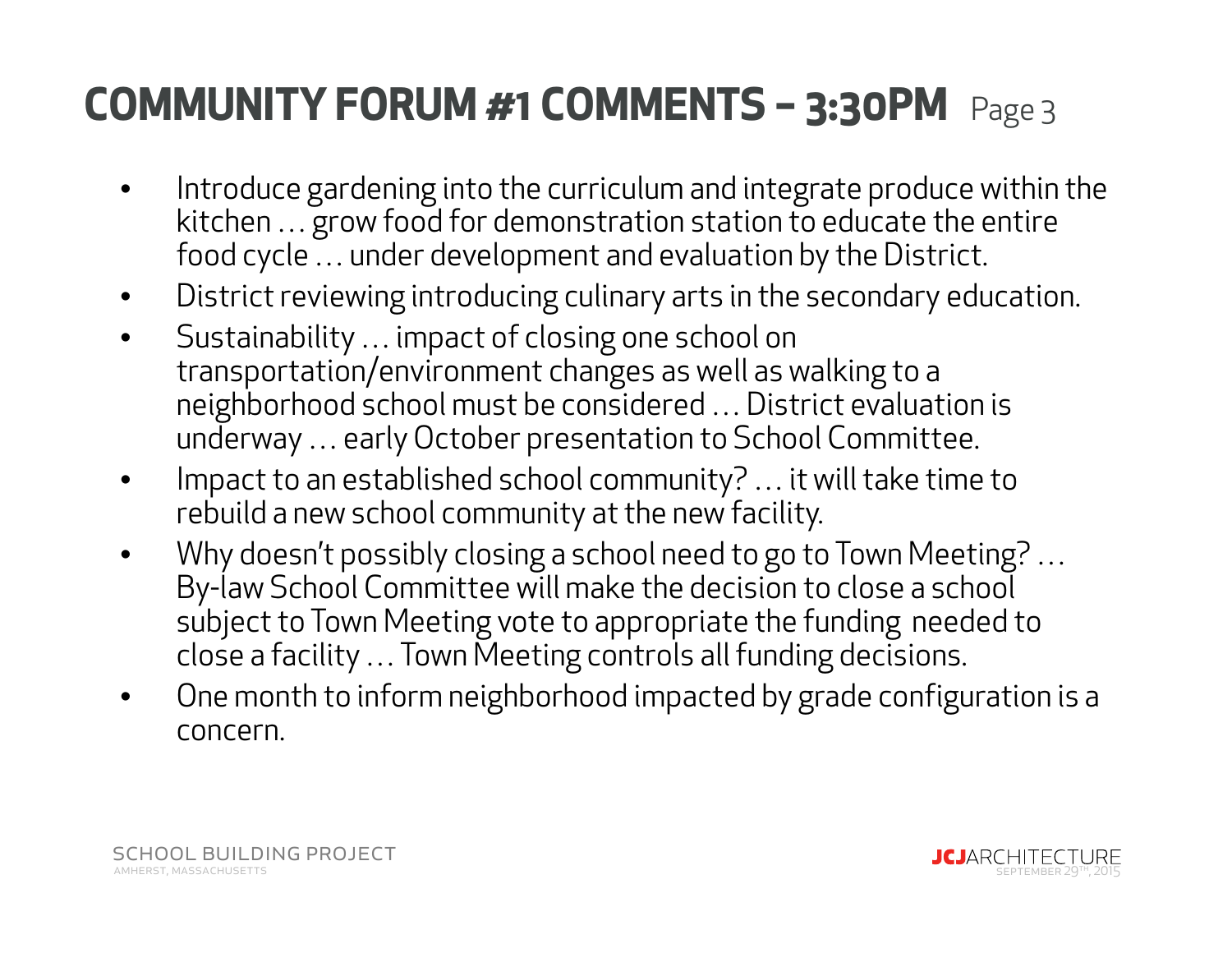- $\bullet$ Relationship with Grade 7-12 consolidation …
- $\bullet$ Each initiative is occurring in separate Districts.
- • Educational Planner connection between each effort for inclusive and seamless vision.
- $\bullet$ Lack of regionalization with elementary schools is a huge challenge to share funding/resources ... cannot have overlaps between the elementary and secondary budgets.
- $\bullet$ Western MA has a number of 7-12 models … not unique to Amherst.
- $\bullet$ What is the funding source?
- $\bullet$ What is the impact to the students during renovation/construction?
- $\bullet$ Has a Grade K-8 facility been considered?
- $\bullet$ Sustainability / IAQ discussion ... begins with site evaluation includes<br>soil testing, ground water impacts, good engineering practices focused<br>on promoting IAQ ... indoor environmental quality ... daylighting, glare<br>contr